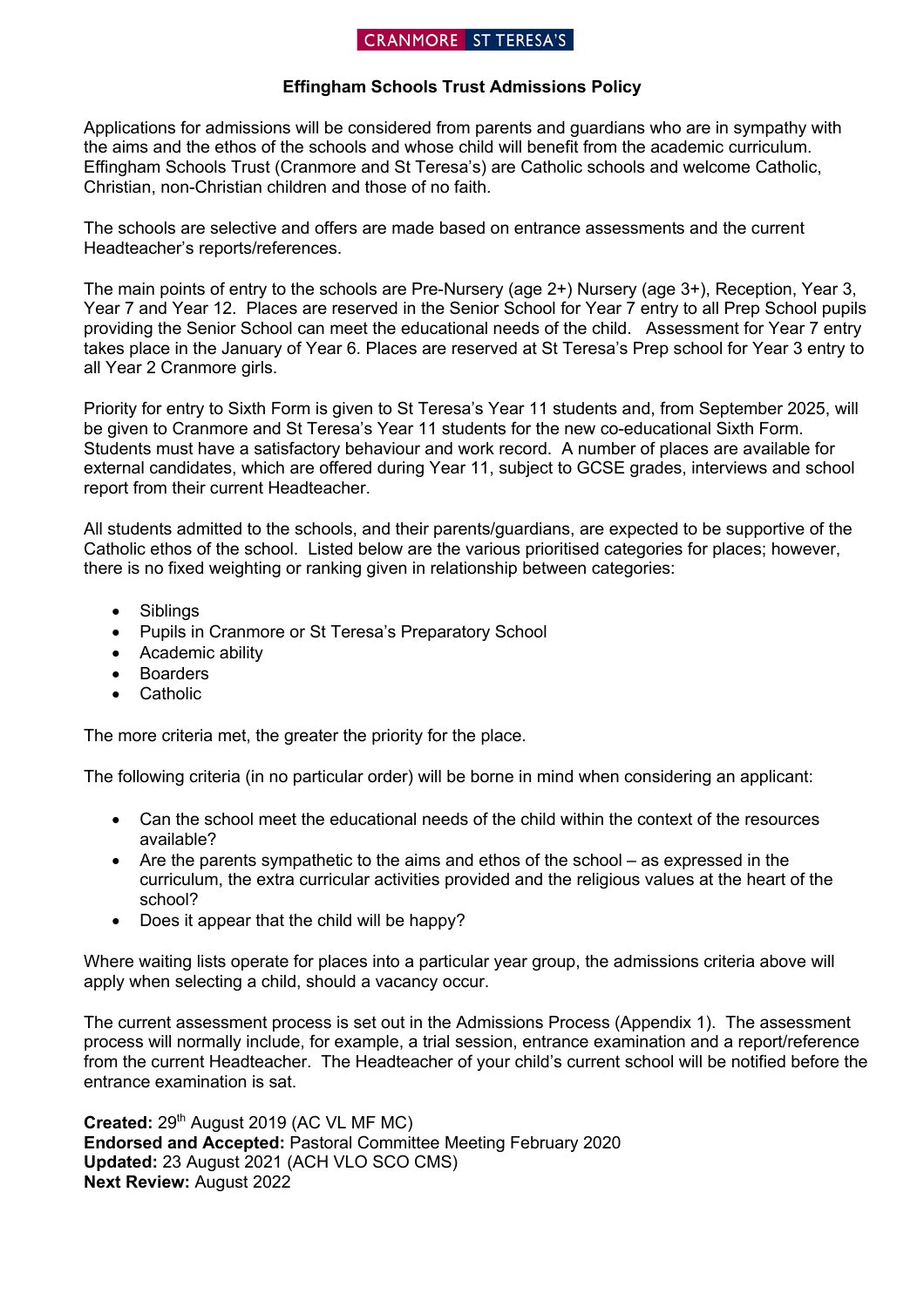# **Admissions Process – St Teresa's Senior School**

#### **Due to COVID19 restrictions the process may be amended to incorporate changes in government guidelines.**

### **Admissions**

Applications for entry to St Teresa's can be made for girls at age 11 or 13 and in the Sixth Form. Places for girls at age 12 or 14 also, occasionally, become available.

#### **Admissions Process**

The admissions process normally begins at least a year prior to entry, with prospective parents and students attending an Open Morning and / or having an individual tour of the school and a meeting with the Head.

Parents who would like their daughter to be considered for a place complete a registration form and are asked to pay a non-refundable registration fee. Formal entry examinations for all girls at age 11 take place in early January (prior to entry the following September).

#### **Scholarships**

Academic Scholarships are awarded at Age 11+ and 13+ based on performance in the entrance examinations. Academic scholarships at 16+ are awarded on the basis of academic distinction demonstrated in the Sixth Form Academic Scholarship examinations which are completed in the Autumn Term of Year 11.

Scholarships are also awarded for Art, Drama, Music and Sport. It is expected that girls who have been awarded scholarships in these areas fully engage in the extra-curricular life of the school.

#### **Sixth Form**

Sixth Form applications may be made at any stage. A request for a written reference, together with predicted GCSE grades, is made from the applicant's present school when a registration form is received. An offer may be made based on these predicted grades and reference. Scholarship Examinations take place in the November prior to entry the following September and offers are made in December.

#### **Criteria for admission**

Girls are offered a place following the satisfactory completion of examination papers set by the school and receipt of a written confidential report (including predicted GCSE grades for Sixth Form entry) from the Head of their present school. The Head is entitled to take into account any particular attribute of the girl that suggests she may benefit from the general ethos of the school or has a significant contribution to make to the life of St Teresa's.

St Teresa's welcomes applications from pupils of all abilities, including those with very mild learning difficulties. The Head is also entitled to refuse admission to a pupil with special educational needs if it is felt that the school does not have the provision to assist with those needs.

St Teresa's is a highly popular, over-subscribed school. Refer to the Admissions Policy for further details.

### **Overseas applications**

St Teresa's is an inclusive school and encourages students to join from countries other than the UK. Students sit entrance exams in Mathematics and English or English as an Additional Language.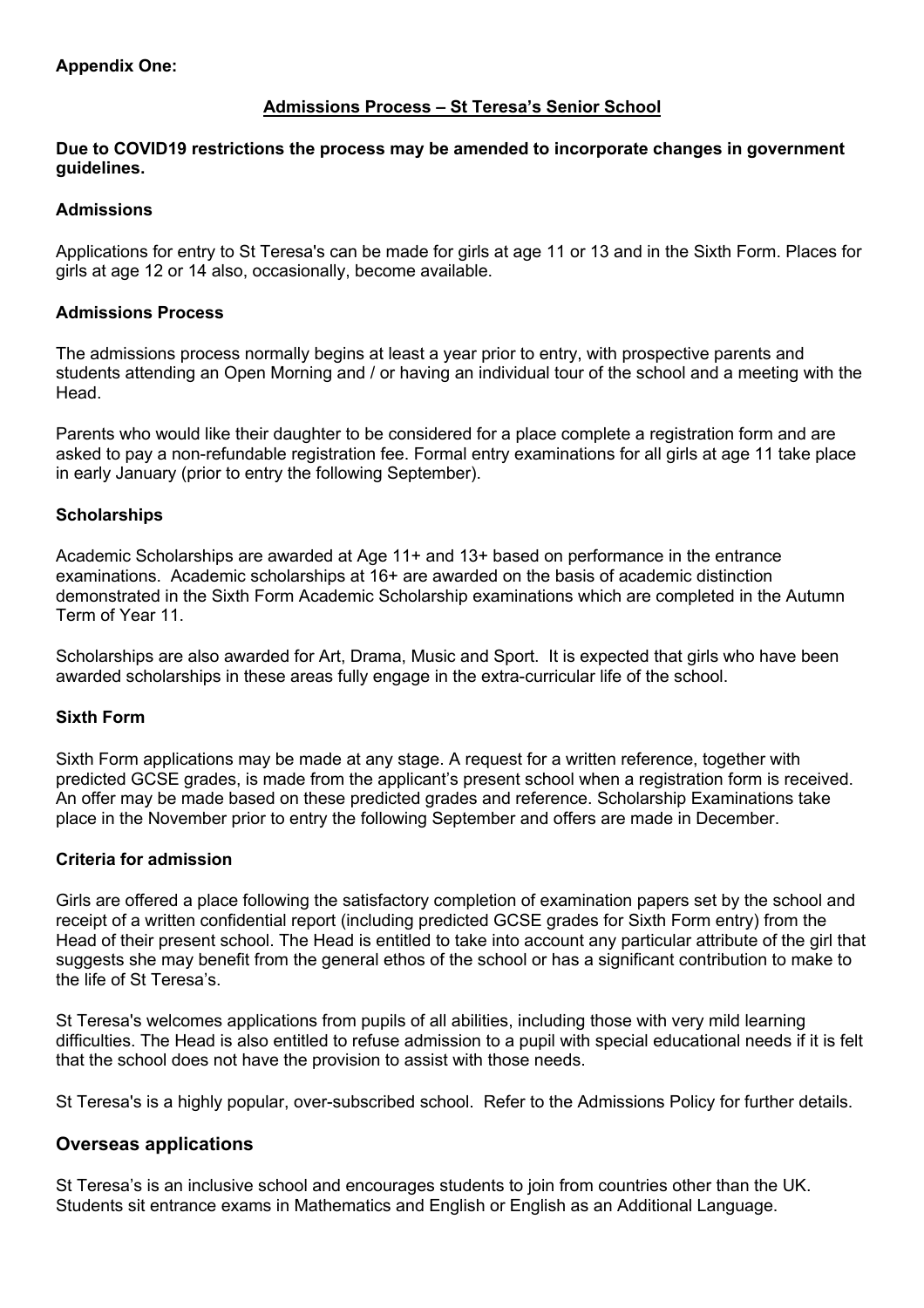#### **Bursaries**

St Teresa's has a policy of encouraging applications from any pupil who would benefit from a place at the school. As part of widening access, bursaries are available at all points of entry and may be up to 50% fees. Means-tested application forms are available from the Director of Admissions.

### **Academic Bursaries – Sixth Form**

Means-tested bursaries are available for girls in the Sixth Form. These can be up to 50% fees.

#### **Armed Forces Discount**

Pupils who have a parent serving in the armed forces are eligible for a 10% discount on the fees. Serving personnel should be aware that they can apply for MOD and Foreign Office boarding school allowance under certain criteria.

#### **Siblings**

A reduction on fees is offered from Reception upwards (for the second and subsequent children) when two siblings or more are at St Teresa's and/or Cranmore at the same time. This will be 10% discount on the second child, 15% for the third and 20% on the fourth and subsequent children.

Reviewed: 14 August 2019 AC CMS VL, 3 August 2020 ACH CMS VLO, 23 August 2021 ACH CMS VLO,

Next Reviewed: August 2022